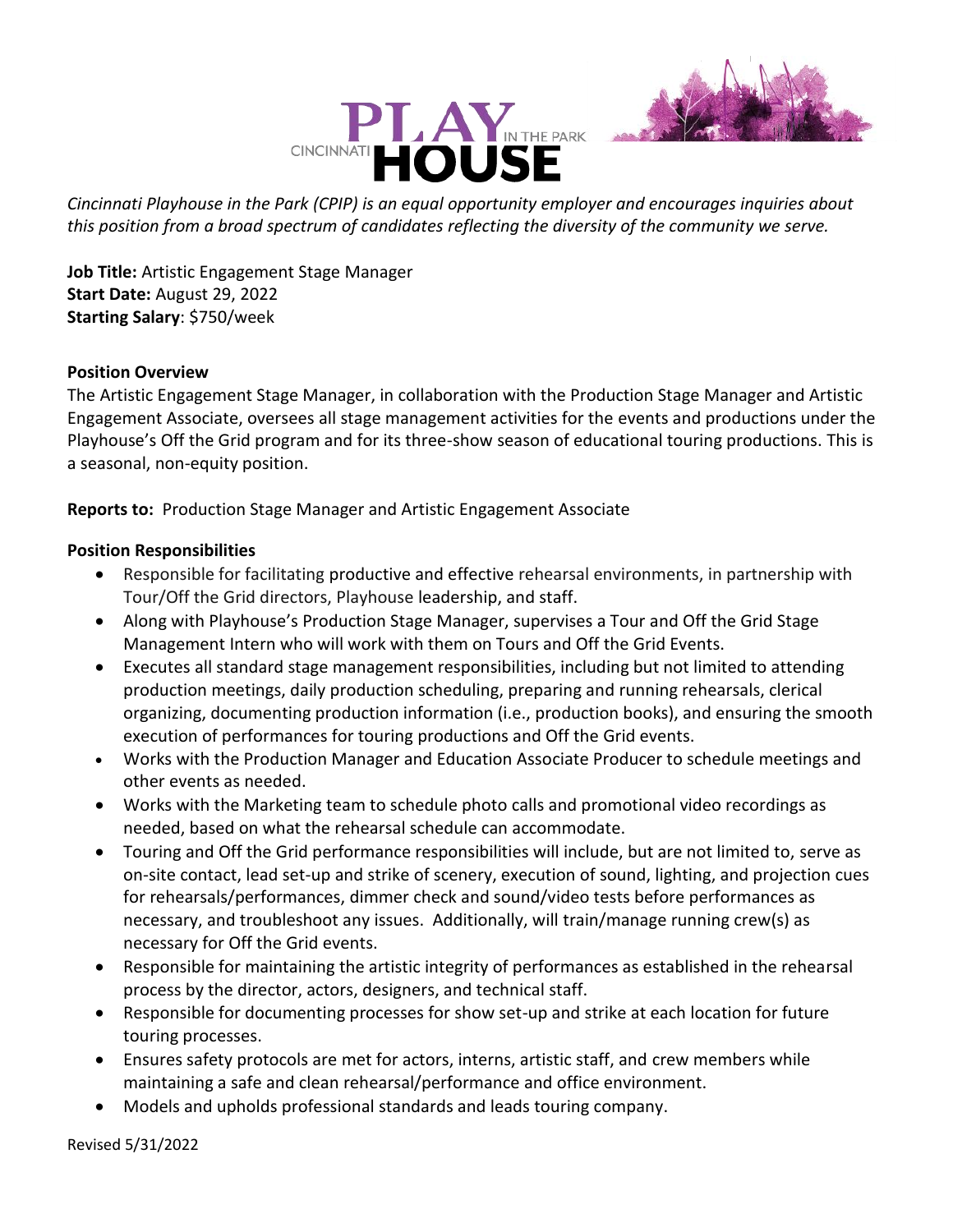### **Essential Skills and Attributes**

- Excellent communication skills written, oral, and visual.
- Highly organized, flexible, collaborative, motivated, efficient, and a fast learner with the ability to work productively and meet deadlines in an environment of change, creative process, and rigorous time management.
- Able to navigate through diverse and sometimes competing priorities.
- Demonstrates a commitment to open communication and to the value of teamwork in problem solving.
- Must have a working knowledge of all aspects of the theatre production and technical, as well as performance. Familiarity with sound, lighting, and video equipment and consoles a plus.
- Proven ability to remain calm and collected in stressful situations including emergencies.
- Strong leadership skills.

# **Special Qualifications:**

• Valid driver's license.

# **Preferred Skills and Qualifications**

- Bachelor's Degree in stage management, technical theatre, or equivalent educational or professional experience is preferred.
- Proficiency in Microsoft Office, Zoom, and Google applications. Additional knowledge of Qlab and Vimeo a plus.
- Familiarity with various theatrical unions (AEA and IATSE) a plus.

# **Work Conditions/Physical Demands:**

- Ability to work a flexible schedule with weekend and evening hours.
- Must be willing to travel and work at various sites.
- Must be willing to work outdoors in all weather conditions while using the appropriate safety procedures.
- Must be able to, or willing to learn to, drive large vehicle (i.e., cargo van, 15-passenger van, box truck—training provided).
- Frequent standing, walking, stooping, kneeling, crouching, crawling, working in darkened environments and occasionally ascending/descending ladders and stairs.
- Ability to operate a computer and other office productivity machinery, such as printer, copy machine, and backstage cue switch control.
- Must be able to lift at least 25 lbs.

The physical expectations described here are representative of those that must be met by an employee to successfully perform the essential functions of the job, with or without a reasonable accommodation.

All employees are required to receive the COVID-19 vaccination unless a reasonable accommodation has been approved.

Cincinnati Playhouse in the Park continues to monitor the pandemic situation. Qualified candidates will be expected to comply with Playhouse's health and safety plan – while at work and outside work – that continues to be updated per latest state and Federal guidelines.